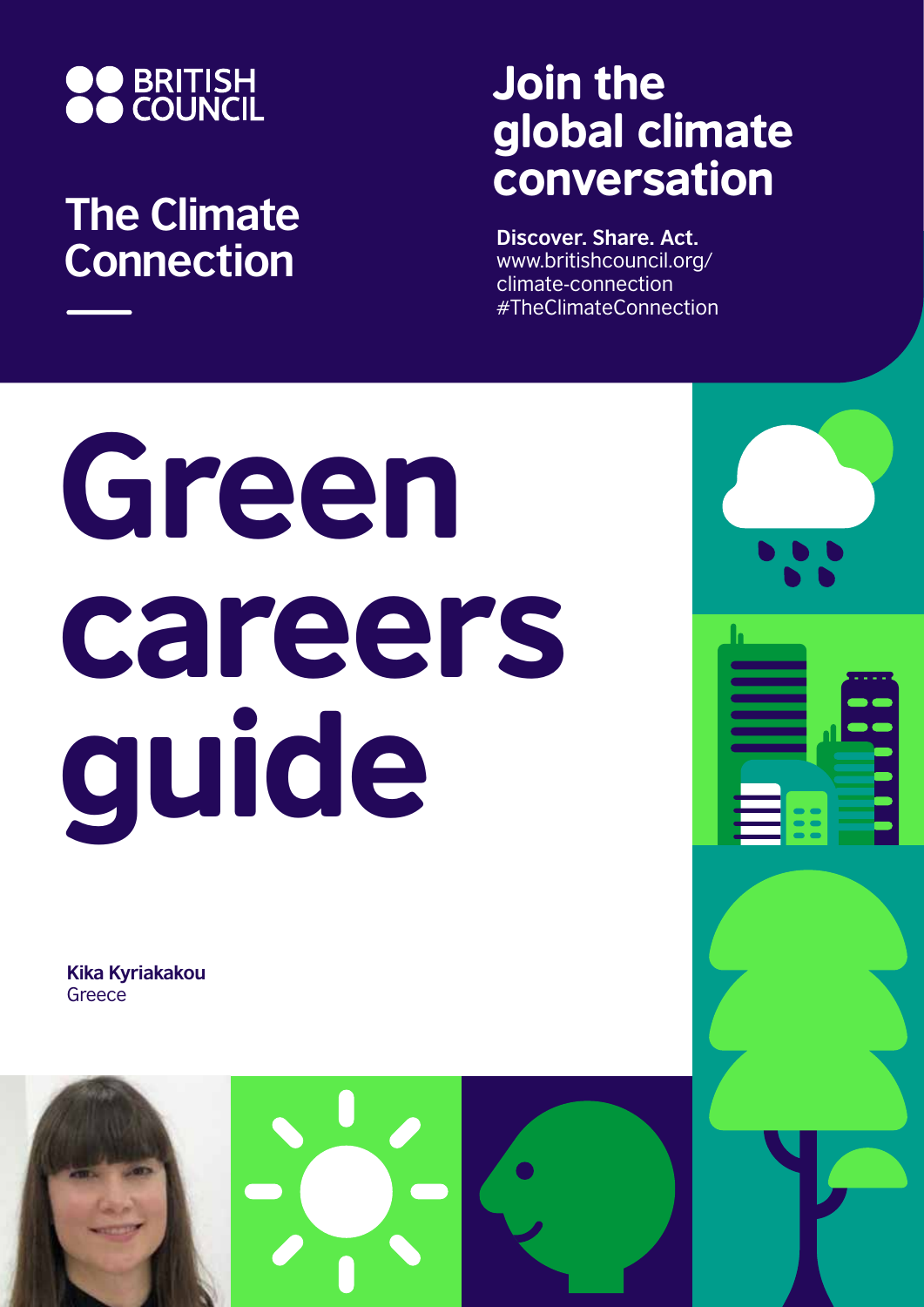### Kika Kyriakakou Polyeco Contemporary Art Initiative PCAI Artistic Director

k.kyriakakou@pcai.gr

#### **Towards a new environmental rationale for the arts**

My interest in environmental protection started from an early age; as a child I would often contribute to campaigns and causes of official bodies and ngos, like WWF and Greenpeace, I would initiate recycling and beach cleaning sessions in school or during holidays and so on. Later on, I decided to give in to my love for British culture and communication and did my BA on English language in the University of Athens and my MSc in the University of the West of Scotland. At the moment I continue my studies as a PhD Candidate in the University of Athens focusing large part of my research on British literature, social studies and art.

As soon as I started working in the arts and culture field in Greece I have quite often been involved in or initiated projects concerning the urban landscape, fast fashion and the environment. I curated a series of exhibitions and screenings focusing on urban life in Athens and as an arts editor I often got to write about events related to fast fashion, art and ecology. As the Production and Communications Manager of Atopos Contemporary Visual Culture, I was a mentor in the 2016 Culture Shift 2016 organised by the British Council and Google in Athens. In 2017 I worked closely with the British Council team for the production of their Sustainable Fashion programme that took place in the Atopos cvc premises.



Since 2018, and from the position of the Artistic Director of Polyeco Contemporary Art Initiative PCAI, I have been in charge of the organisation's cultural and educational programme. PCAI is an awarded Athens based organisation that commissions artists and produces cultural projects that promote sustainability, resilience and environmental awareness. Throughout the years we have organised exhibitions, screenings and talks with international institutions, biennales and museums, including the Venice Biennale, the Lahore Biennale and the Sharjah Biennial. Our environmental art collection often travels to exhibitions and events all over the world wheareas our educational workshops and films have been presented in many schools and festivals, including the Athens Science Festival, the Eco-Festival in Technopolis, the Barnes Film Festival in London and the Information Fair of COPs at the Geneva International Conference Centre (CICG).

#TheClimateConnection www.britishcouncil.org/climate-connection